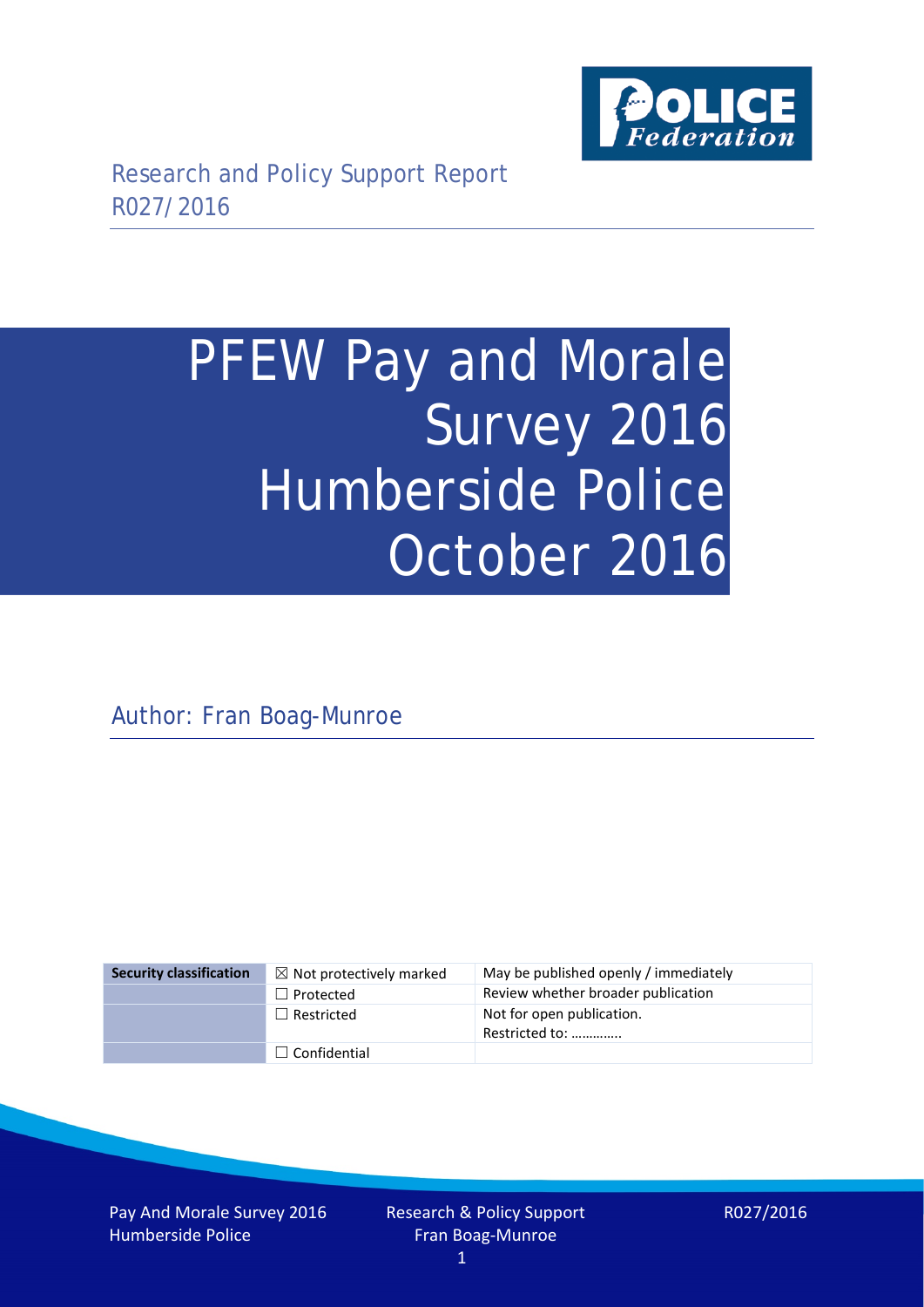## **INTRODUCTION**

This note provides a summary of responses to the PFEW Pay and Morale Survey received from respondents from Humberside Police in 2016.

Where appropriate, details of average responses for the police service as a whole are also presented, as well as a ranking of Humberside Police compared to other forces. Where rankings are provided, a ranking of 1 represents the force with the highest percentage of respondents expressing a particular attitude or intention, and a ranking of 42 represents the force with the lowest percentage of respondents expressing a particular attitude or intention<sup>[1](#page-1-0)</sup>. One force was excluded from this ranking because the sample size was considered too low to be representative of the force as a whole (<200 responses). Please be aware that the actual differences between individual rank positions may be quite small and, if used, should be interpreted cautiously.

Graphical summaries are also presented which compare the proportion of respondents expressing a particular attitude or intention in each force to the average for the service as a whole. These graphical summaries indicate either 1) that a force has the same proportion of respondents expressing a particular attitude as the national average or lower; 2) that the force has a higher proportion of respondents expressing a particular attitude than the national average; or 3) that the proportion of respondents expressing a particular attitude in a force is 10% or more higher than the national average.

## **RESPONSE RATE AND RESPONDENTS**

611 responses were received from Humberside Police, representing a response rate of around 39% (based on March 2016 Home Office figures of officer headcount). The national response rate for the 2016 survey was 35%. Last year's response rate for Humberside Police was 15%. Please bear this in mind when making comparisons with last year's findings.

Overall 2% of respondents to the survey declined to state which force they belonged to. The responses from these officers have been included within the national data but are excluded from force-level analysis.

75.2% of responses from Humberside Police were received from male officers and 24.8% of responses were from female officers. 75.5% of respondents were Constables, 17.5% were Sergeants and 7.0% were Inspectors or Chief Inspectors.

<span id="page-1-0"></span> $1$  Rankings have been determined at two decimal places.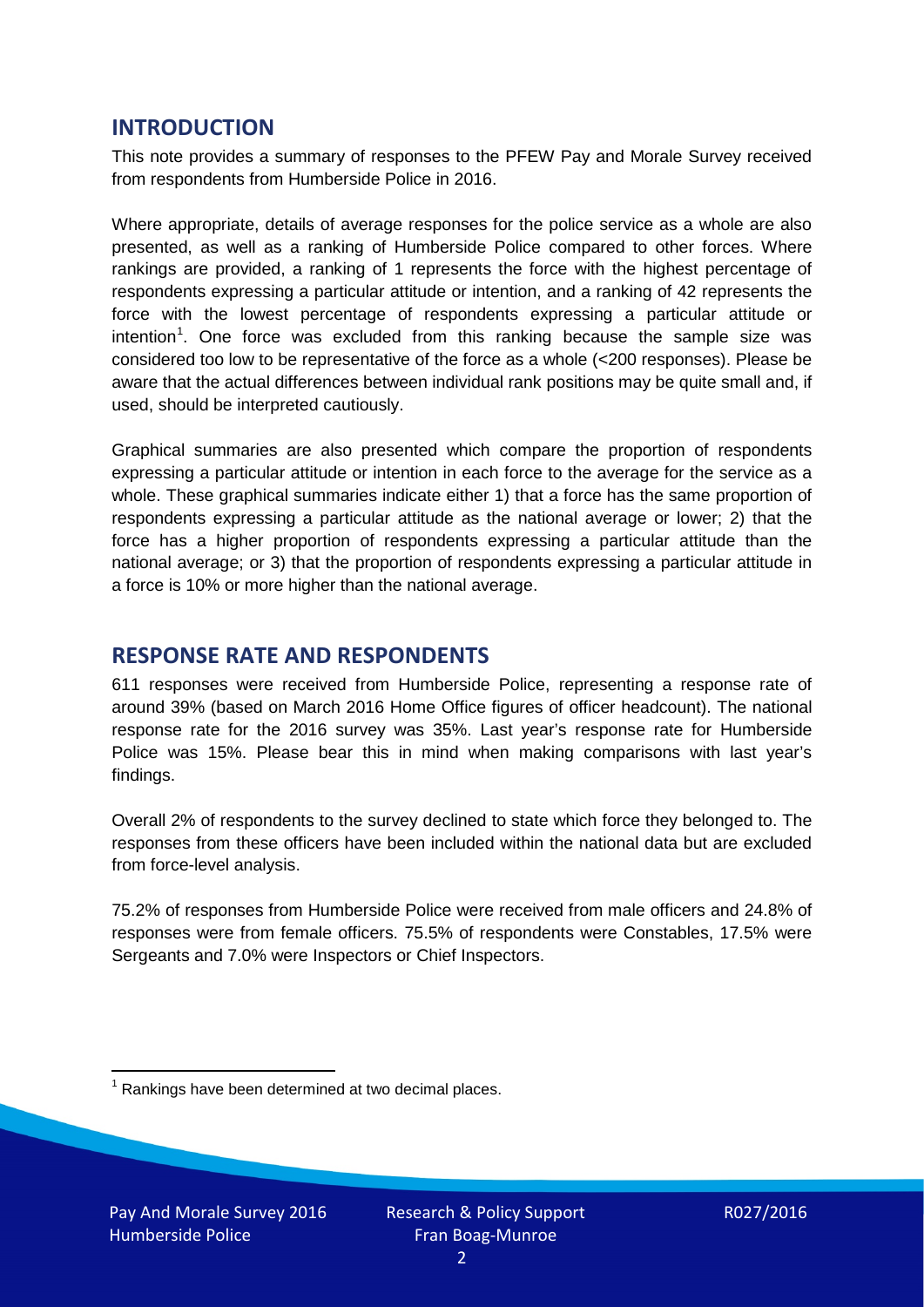## **MORALE**

63.6% of respondents from Humberside Police told us that their morale is currently low.

Nationally, the proportion of respondents reporting low personal morale ranges from 72.0% at the top ranking force to 41.9% at the bottom ranking force. In terms of the proportion of respondents with low morale, Humberside Police ranks 3 out of 42, meaning that, compared to Humberside Police, there are 39 forces with a smaller proportion of respondents reporting low morale.

98.5% of respondents from Humberside Police felt that morale within the force is currently low.

Across England and Wales as a whole, the proportion of respondents reporting low force morale ranges from 98.8% at the top ranking force to 74.1% at the bottom ranking force. In terms of the proportion of respondents reporting low force morale, Humberside Police ranks 2 out of 42 forces, meaning that there are 40 forces with a smaller proportion of respondents who feel that morale within their force is low.

Comparison of 2016 and 2015 figures for morale in Humberside Police are provided in the table below.

|                     | 2016  | 2015  |
|---------------------|-------|-------|
| Low personal morale | 63.6% | 84.5% |
| Low force morale    | 98.5% | 99.5% |

The proportion of respondents in the police service as a whole who said that their morale is low was 55.9%; this compares to 70.1% of respondents to the PFEW Pay and Morale survey in 2016; the proportion of respondents reporting low morale in 2016 was significant smaller than in [2](#page-2-0)015 $^2$ .

The proportion of respondents in the service as a whole who said that morale in their force was low was 89.5%; in 2015, this proportion was 94.6%. Again the difference between 2016 and 2015 was statistically significant<sup>[3](#page-2-1)</sup>.

<span id="page-2-0"></span> $2$ <sup>2</sup> Z= 40.1, p < 0.001

<span id="page-2-1"></span> $3$  Z=25.2, p < 0.001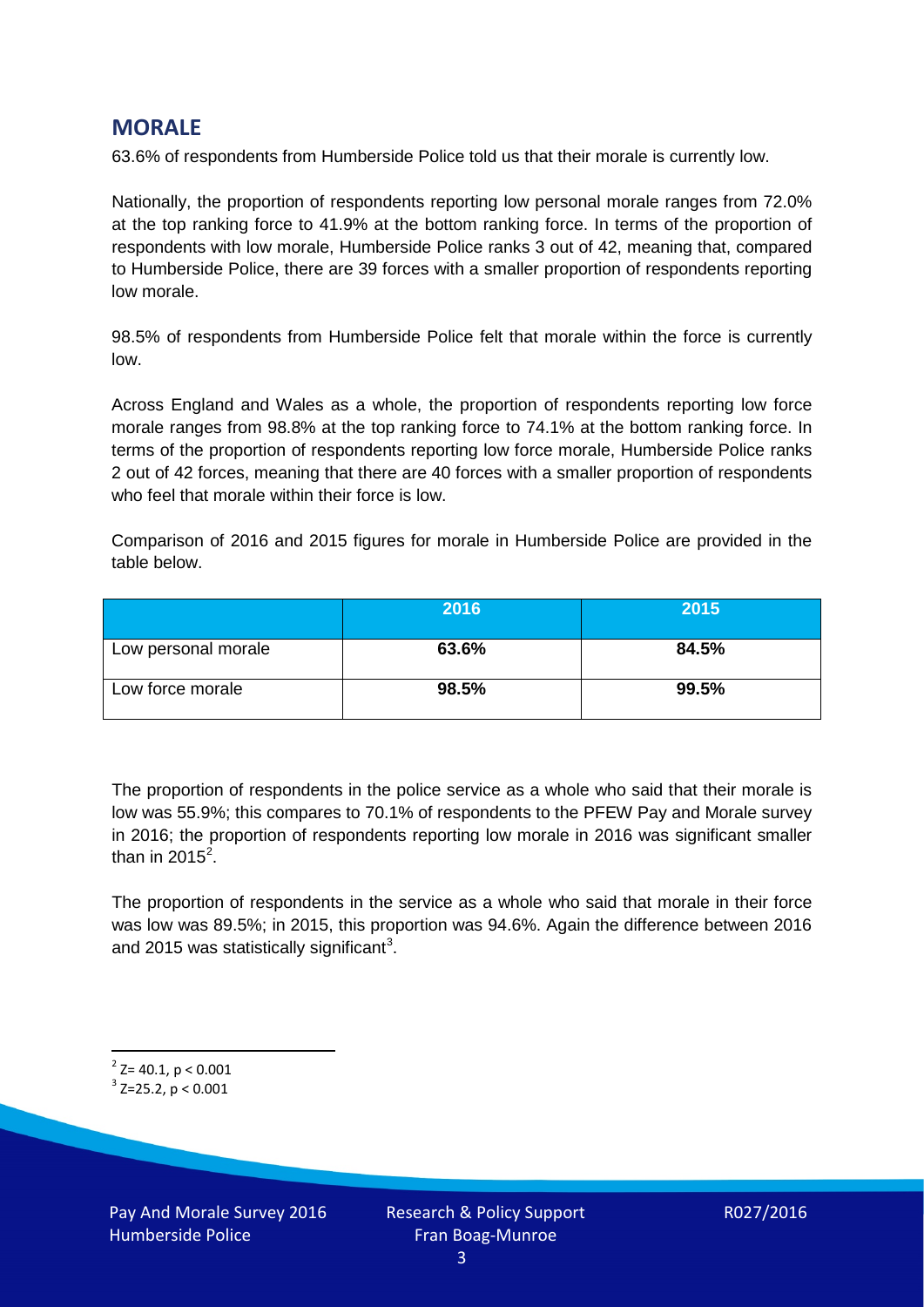*Proportion of respondents reporting low personal morale compared to national average in 2016*



## *REASONS FOR LOW MORALE*

The survey asked respondents about the factors that had a positive or negative effect on their morale, the table below shows the proportion of respondents in Humberside Police who said a particular factor has had a negative effect upon their morale compared to the national average.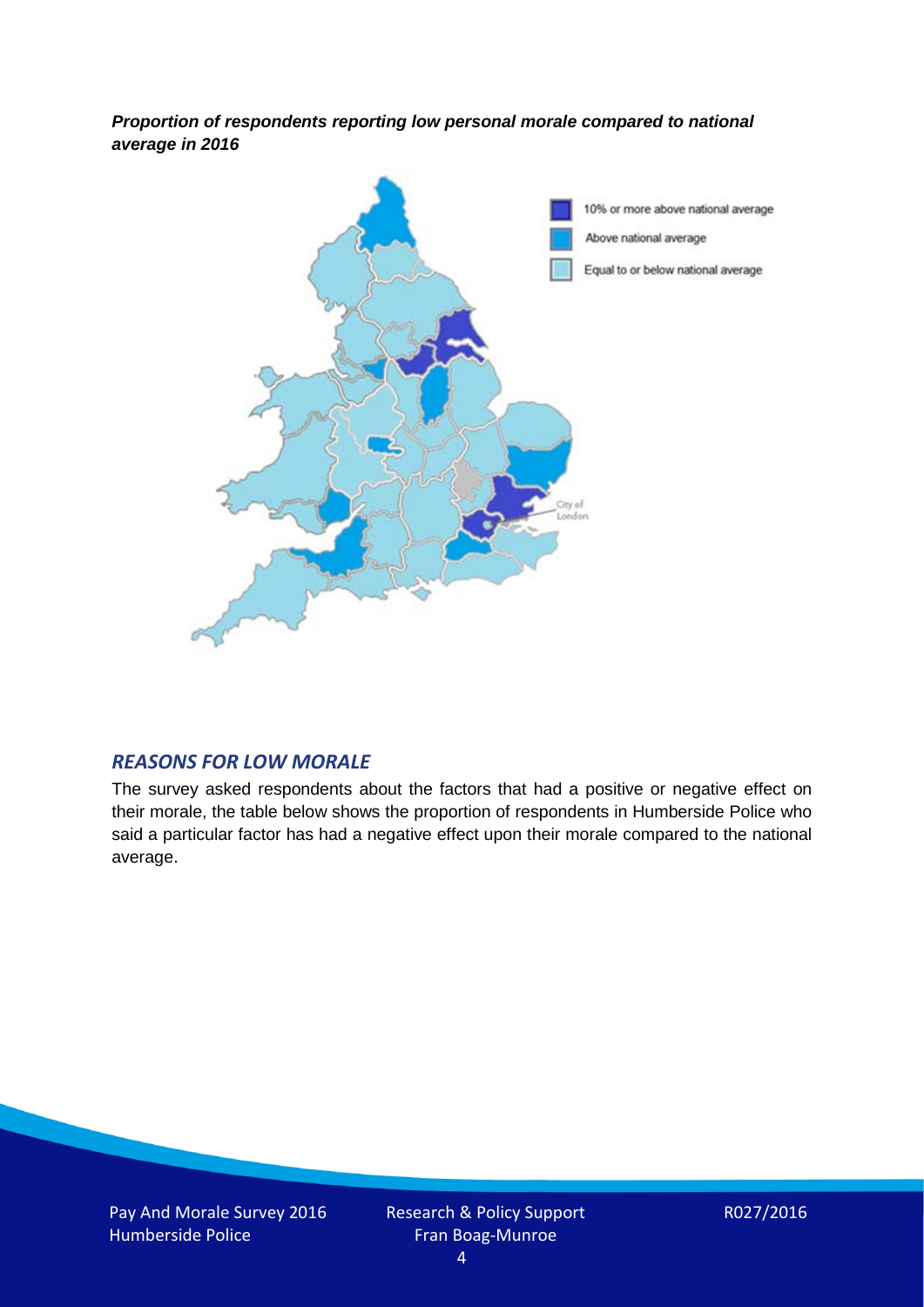| <b>Factor</b>                                  | <b>Negative effect on morale</b><br>(Humberside Police) | <b>Negative effect on morale</b><br><b>(England and Wales)</b> |
|------------------------------------------------|---------------------------------------------------------|----------------------------------------------------------------|
| Pay and benefits (including<br>pension)        | 67.1%                                                   | 70.9%                                                          |
| Day-to-day job role                            | 51.0%                                                   | 39.9%                                                          |
| Workload and responsibilities                  | 64.2%                                                   | 52.4%                                                          |
| Work-life balance                              | 75.0%                                                   | 58.2%                                                          |
| Opportunities for<br>development and promotion | 45.3%                                                   | 49.9%                                                          |
| Health and wellbeing                           | 67.6%                                                   | 54.3%                                                          |
| How the police as a whole<br>are treated       | 89.9%                                                   | 84.2%                                                          |
| Treatment by senior<br>managers                | 64.0%                                                   | 42.1%                                                          |

# **ATTITUDES TOWARDS THE POLICE**

76.4% of respondents from Humberside Police said that they would not recommend joining the police to others.

Nationally, the proportion of respondents who said that they would not recommend joining the police to others ranges from 78.6% in the top ranking force to 55.4% in the bottom ranking force. Compared to the other forces in England and Wales, Humberside Police ranks 3 out of 42; there are therefore 39 forces with a smaller proportion of respondents who say that they would not recommend joining the police to others.

76.6% of respondents from Humberside Police said that they did not feel valued within the police.

The proportion of respondents who did not feel valued ranges from 79.2% in the top ranking force to 53.1% in the bottom ranking force. In terms of the proportion of respondents who did not feel valued within the police, Humberside Police ranks 2 out of 42; there are 40 forces with a smaller proportion of respondents who did not feel valued.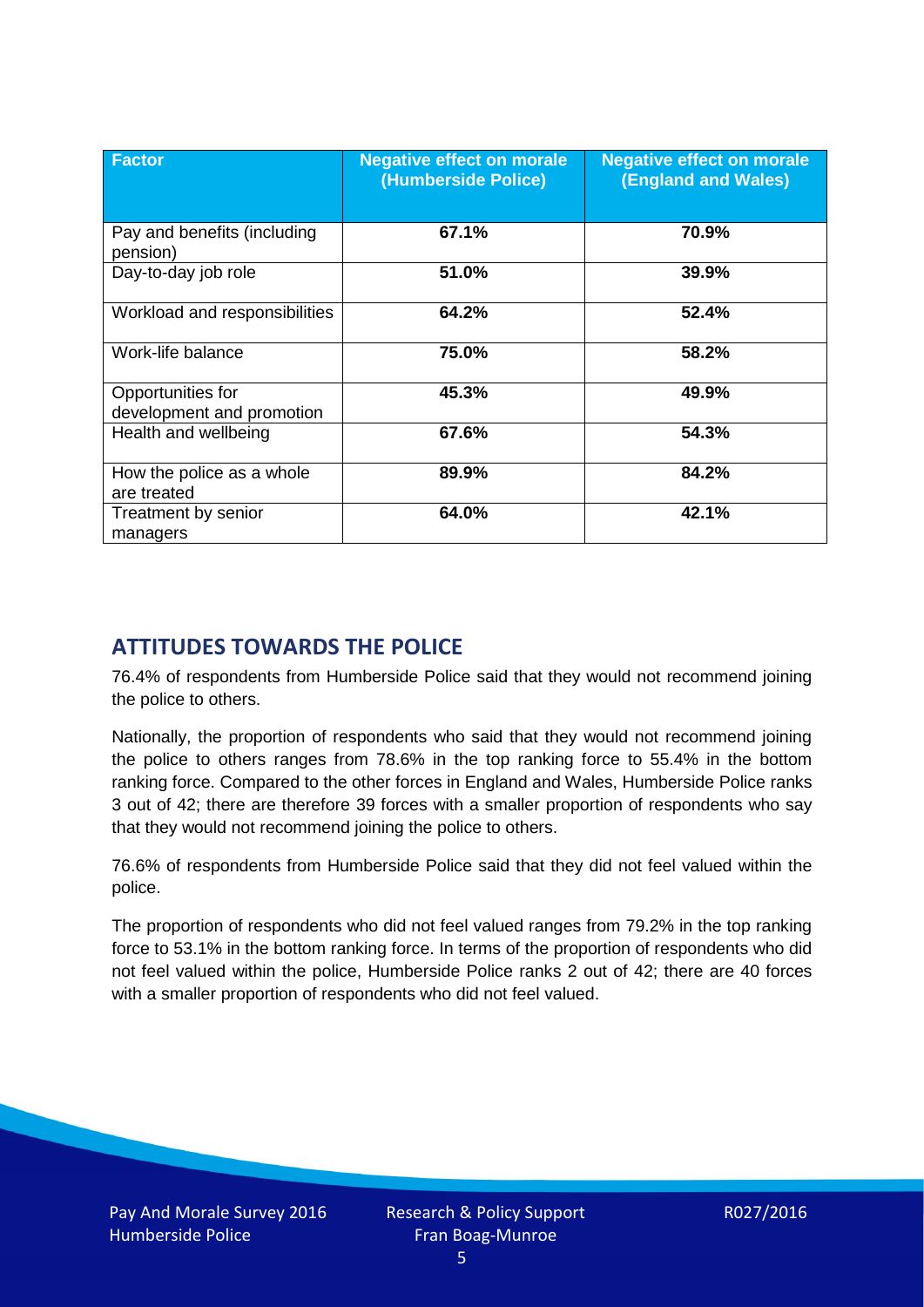|                                                           | 2016  | 2015  |
|-----------------------------------------------------------|-------|-------|
| would<br>not<br>recommend joining<br>the police to others | 76.4% | 86.6% |
| I do not feel valued<br>in the police                     | 76.6% | 83.8% |

For the service as a whole, the proportion of respondents in 2016 who said that they would not recommend joining the police to others was 69.9%. In 2015, 76.3% of respondents said that they would not recommend joining the police. The difference between 2016 and 2015 is statistically significant<sup>[4](#page-5-0)</sup>.

Across the police service as a whole, 67.3% of respondents said that they did not feel valued; compared to 74.7% of respondents in last year's survey. A significantly smaller proportion of respondents did not feel valued this year compared to 201[5](#page-5-1)<sup>5</sup>.

#### *Proportion of respondents who would not recommend the police to others compared to national average in 2016*



<span id="page-5-1"></span><span id="page-5-0"></span> $4$  Z = 19.6, p < 0.001  $5 z = 22.1, p < 0.001$ 

Pay And Morale Survey 2016 Humberside Police

Research & Policy Support Fran Boag-Munroe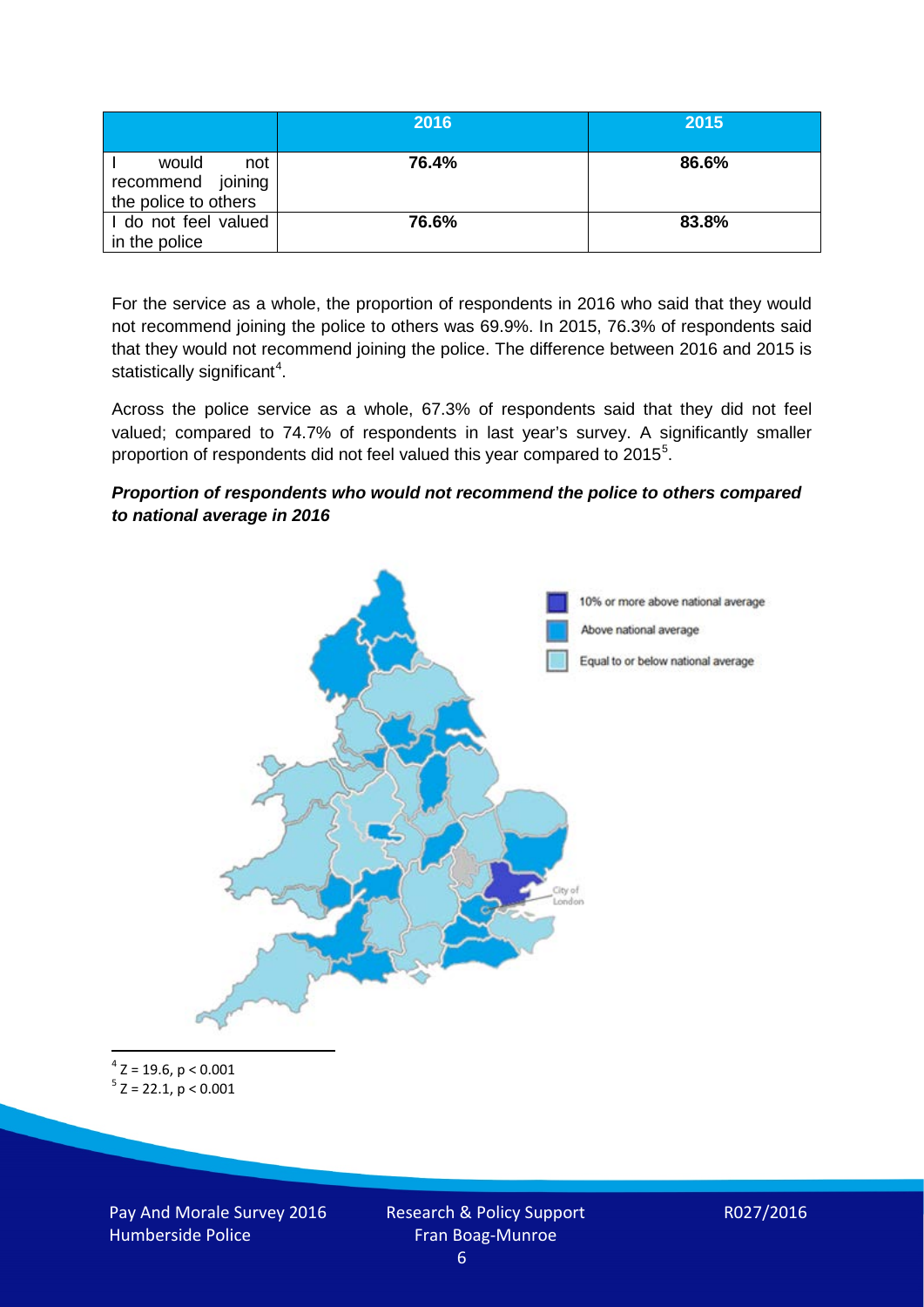## **INTENTION TO LEAVE**

13.5% of respondents from Humberside Police told us that they intend to leave the police service within two years. A further 19.7% of respondents said that they currently do not know what their intentions are with regards to staying in or leaving the police.

The proportion of respondents who planned to leave the police ranged from 21.5% at the top ranking force to 4.5% at the bottom ranking force. In terms of the proportion of respondents intending to leave, Humberside Police ranks 6 out of 42 forces, meaning that there are 36 forces with a smaller proportion of respondents intending to leave within two years.

Comparison of 2016 and 2015 figures for intention to leave in Humberside Police are provided in the table below.

|                                                | 2016  | 2015  |
|------------------------------------------------|-------|-------|
| Intend to leave the police<br>within two years | 13.5% | 22.2% |

For the service as a whole, 11.8% of respondents planned to leave the police service within two years; in 2015, 15.6% of respondents said that they intended to leave within two years. A significantly smaller proportion of respondents intended to leave the police service in 2015 compared to 201[6](#page-6-0)<sup>6</sup>.

<span id="page-6-0"></span> $6$  Z = 15.2, p < 0.001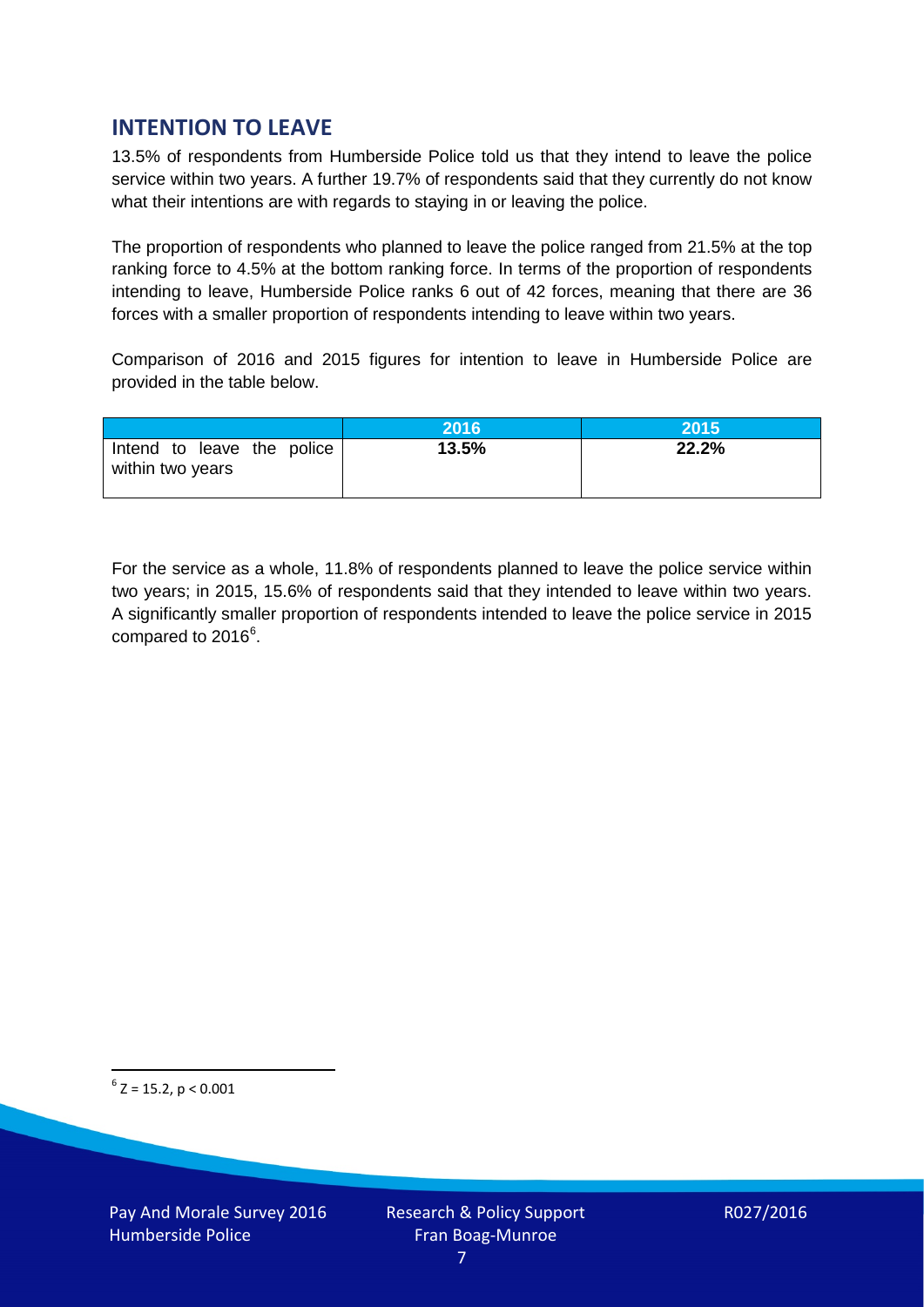*Proportion of respondents intending to leave the police within two years compared to national average in 2016*



## *REASONS FOR INTENDING TO LEAVE THE POLICE SERVICE*

Respondents who had said they intended to leave were asked to indicate the reasons behind this intention. The table below shows the proportion of respondents in Humberside Police who said that a particular factor has had a major effect on their intention to leave, compared to the national average.

Please be aware that respondents were able to choose more than one option therefore the figures provide below will not add up to 100%.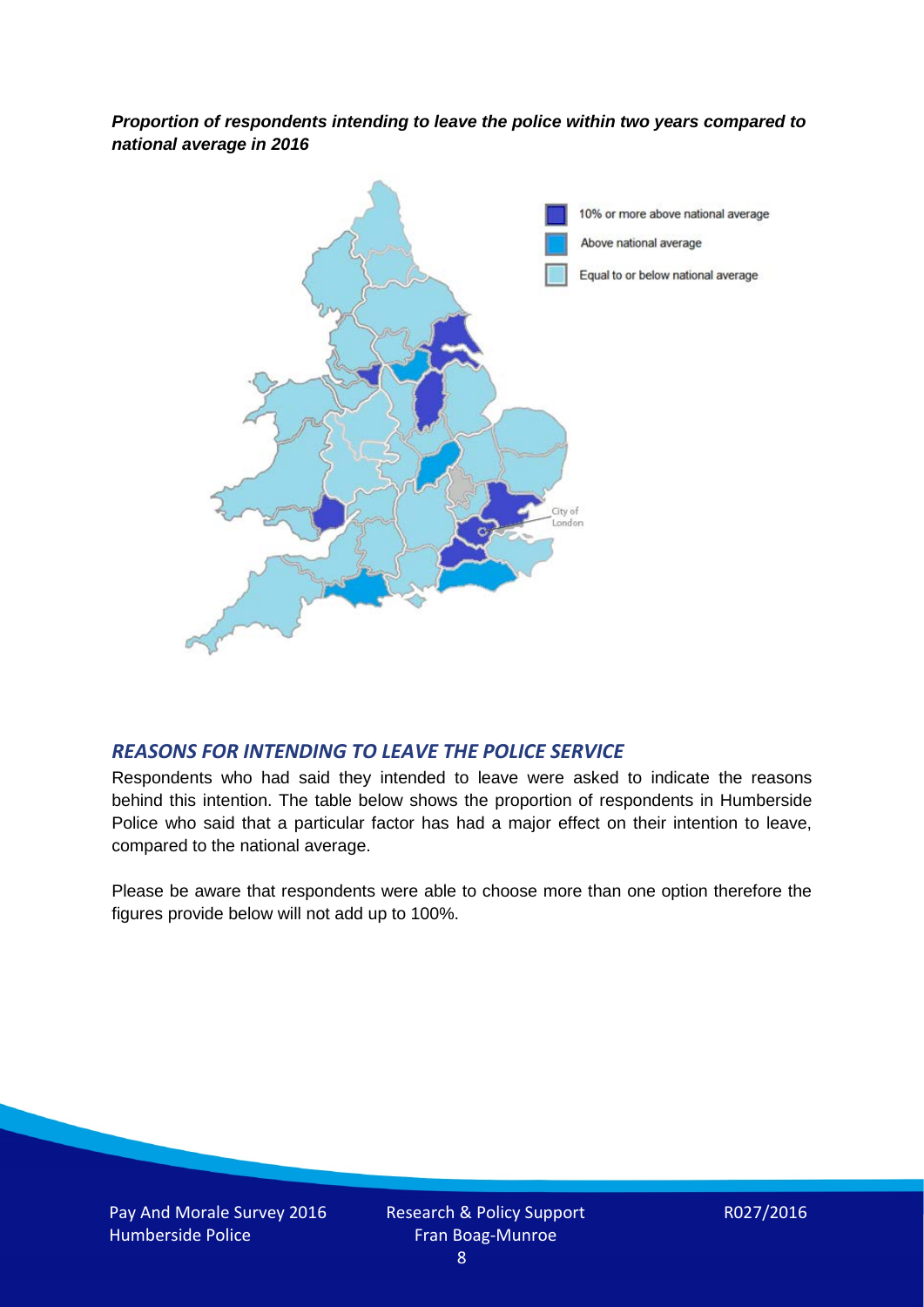| <b>Factor</b>                                          | <b>Major effect on intention to</b><br>leave (Humberside Police) | <b>Major effect on intention to</b><br><b>leave (England and Wales)</b> |
|--------------------------------------------------------|------------------------------------------------------------------|-------------------------------------------------------------------------|
| The impact of your job on<br>your family/personal life | 75.6%                                                            | 57.2%                                                                   |
| Your morale                                            | 83.1%                                                            | 81.7%                                                                   |
| Your opportunities for<br>development and promotion    | 26.9%                                                            | 49.1%                                                                   |
| Your pay and benefits                                  | 46.2%                                                            | 67.6%                                                                   |
| Better job opportunities<br>outside of the Police      | 39.7%                                                            | 59.2%                                                                   |
| The impact of the job on your<br>health and wellbeing  | 79.5%                                                            | 69.4%                                                                   |
| Dissatisfaction with your day-<br>to-day job role      | 48.7%                                                            | 43.6%                                                                   |
| Your workload and<br>responsibilities                  | 42.3%                                                            | 41.8%                                                                   |
| How the police was a whole<br>are treated              | 70.5%                                                            | 77.6%                                                                   |
| Your treatment by senior<br>managers                   | 51.9%                                                            | 43.7%                                                                   |

# **PAY AND BENEFITS**

74.4% of respondents from Humberside Police told us that they do not feel that they are paid fairly for the responsibilities they have within their job.

Across England and Wales, the proportion of respondents who feel that they are not paid fairly for their responsibilities ranges from 80.8% at the top ranking force to 63.0% at the bottom ranking force. Humberside Police ranks 13 out of 42 forces; there are 29 forces with a smaller proportion of respondents who say that they are not fairly paid for the responsibilities within their job.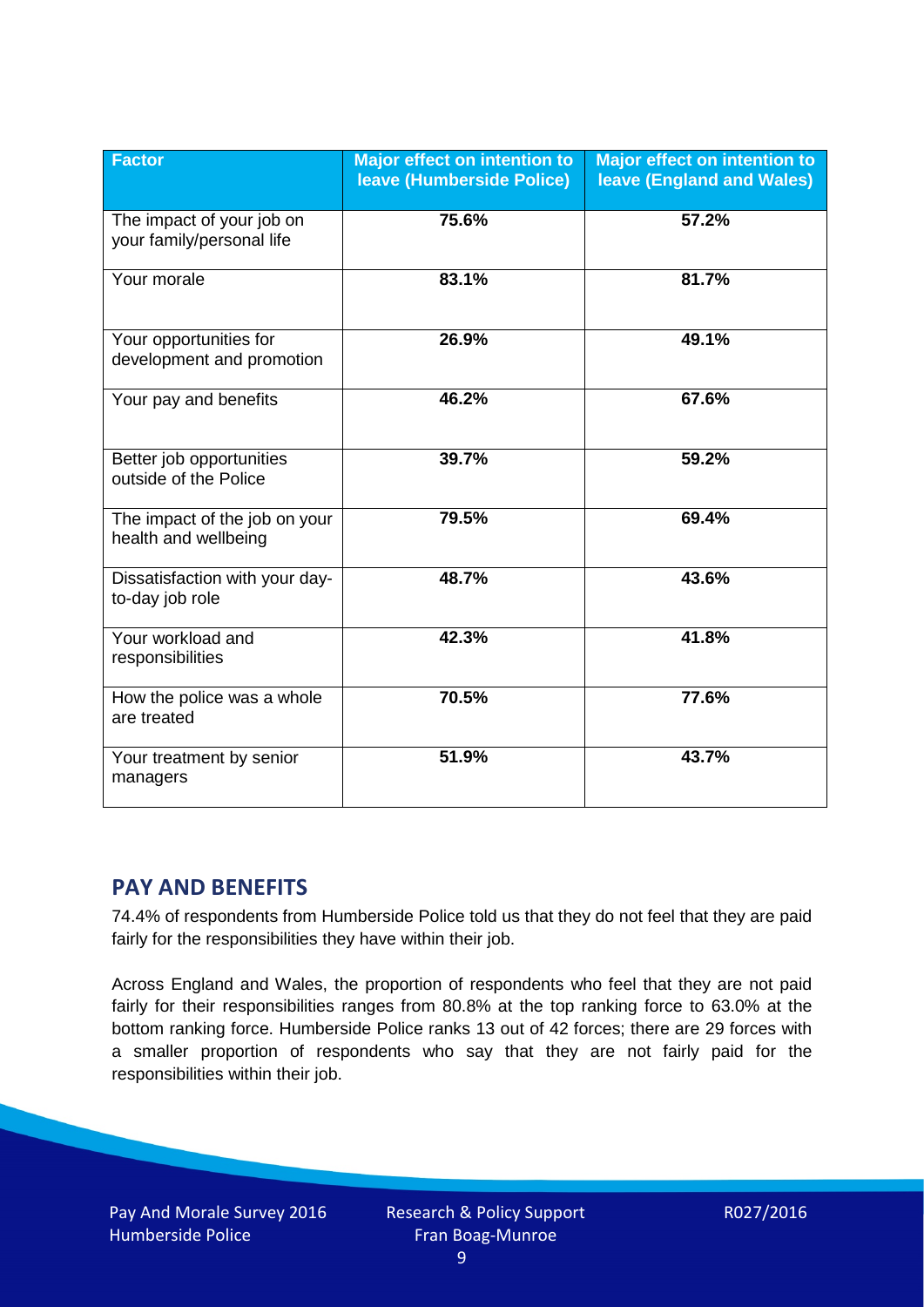65.8% of respondents from Humberside Police said that they are dissatisfied with their overall remuneration (including basic pay and allowances) and 71.1% said that they are dissatisfied with their pensions.

Nationally, The proportion of respondents who are dissatisfied with their overall remuneration ranges from 74.2% at the top ranking force to 50.9% at the bottom ranking force. In terms of respondents reporting dissatisfaction with their remuneration, Humberside Police ranks 18 out of 42 forces, meaning that there are 24 forces with a smaller proportion of respondents who are dissatisfied with their remuneration.

Pension dissatisfaction ranges from 71.5% at the top ranking force to 55.5% at the bottom ranking force. Humberside Police ranks 5 out of 42 forces for this indicator; therefore there are 37 forces with a smaller proportion of respondents who are dissatisfied with their pension.

|                                                                         | 2016  | 2015  |
|-------------------------------------------------------------------------|-------|-------|
| Do not feel fairly paid for the<br>responsibilities within their<br>job | 74.4% | 74.8% |
| Dissatisfied with total<br>remuneration                                 | 65.8% | 66.4% |
| Dissatisfied with pension                                               | 71.1% | 68.8% |

Nationally, 74.4% of respondents said that they were not paid fairly for the responsibilities they have within their job; this proportion was 70.3% in 2015. A significantly larger proportion of respondents said that they were not paid fairly for their responsibilities this year compared to last year<sup>[7](#page-9-0)</sup>.

The proportion of respondents across the police service as a whole who were dissatisfied with their remuneration was 66.7%; this compares to 62.7% in 2015. The difference between

<span id="page-9-0"></span> $7$  Z=12.5, p < 0.001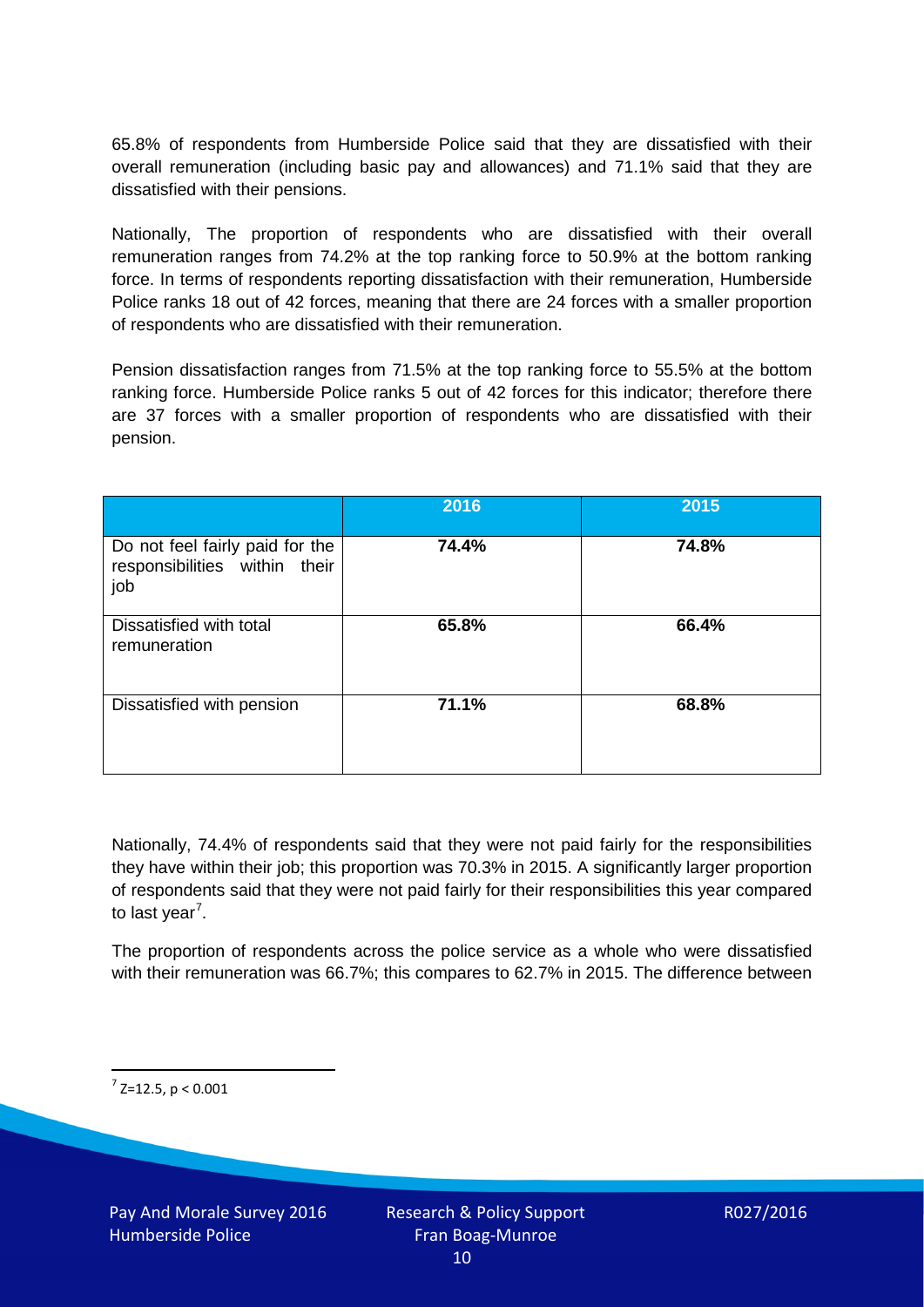the proportion of respondents who were dissatisfied with their overall remuneration in 2016 and 2015 was statistically significant<sup>[8](#page-10-0)</sup>.

Across England and Wales, the proportion of respondents who were dissatisfied with their pension in 2016 was 66.6%; this proportion was 68.9% in 2015. A significantly smaller proportion of respondents were dissatisfied with their pension this year compared to last year<sup>[9](#page-10-1)</sup>.

#### *Proportion of respondents who do not feel fairly paid for the responsibilities within their job compared to national average in 2016*



<span id="page-10-1"></span><span id="page-10-0"></span> ${}^{8}Z = 11.4, p < 0.001$ <br> ${}^{9}Z = 6.7 p < 0.001$ 

Pay And Morale Survey 2016 Humberside Police

Research & Policy Support Fran Boag-Munroe 11

R027/2016